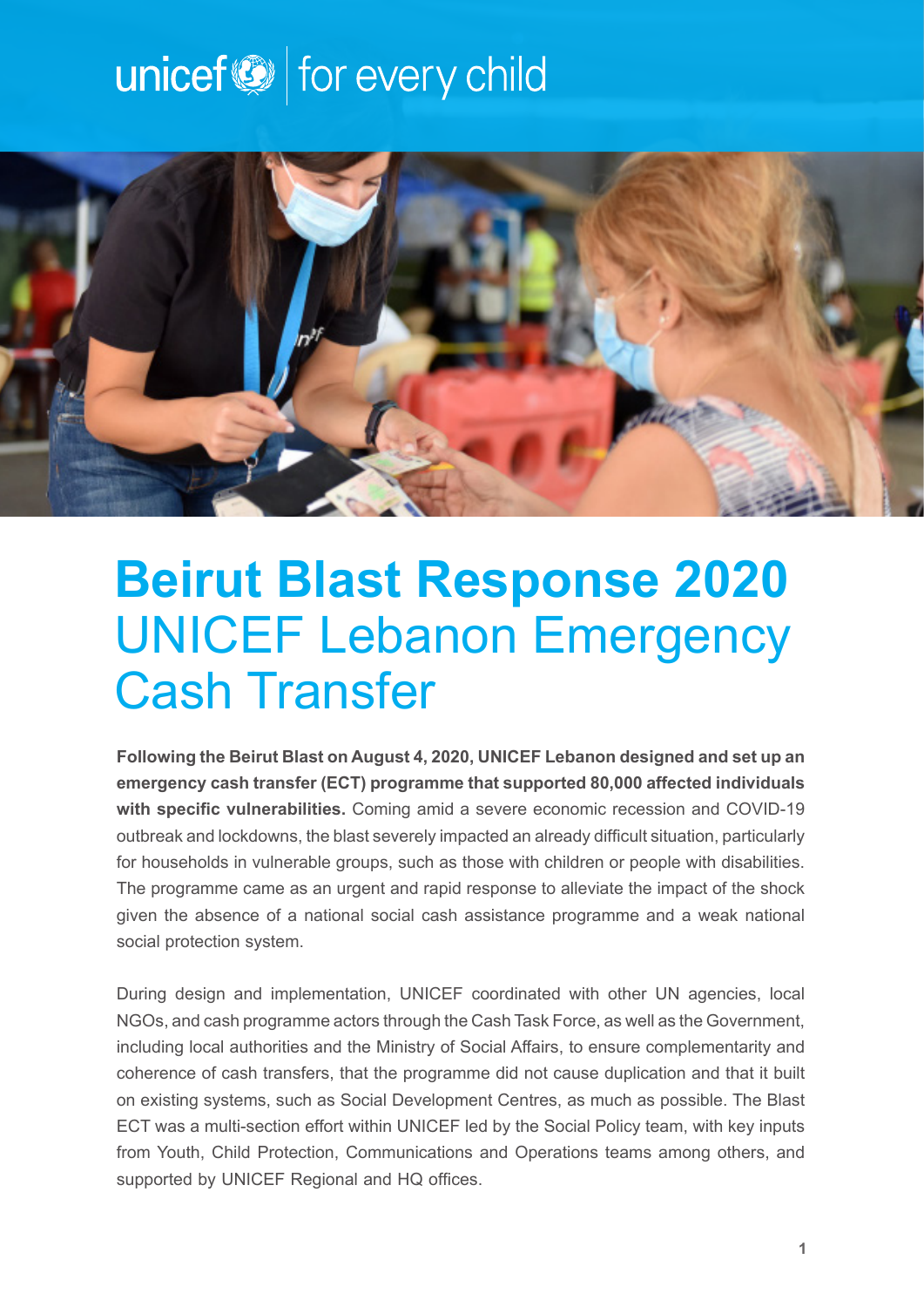**Beirut Blast Response 2020** UNICEF Lebanon Emergency Cash Transfer

## **Targeting**

Targeting took a universal approach in priority affected areas, based on lifecycle vulnerabilities, given that households in these groups are disproportionately affected by shocks and commonly have additional costs, barriers, and discrimination or are otherwise deterred from economic participation. The ECT **was provided to all households in priority areas that had at least one member from a vulnerable group, which included households with children, persons with disability, female headed households, pregnant women, persons above the age of 70,** (See table 1). In addition, partners provided additional information on a small number of other groups such as migrant workers, survivors of gender-based violence and LGBTQI individuals. The programme did not impose any other selection criteria, such as nationality – all households within the categories and priority areas were automatically eligible. Around two-thirds of recipients were Lebanese with one-third being Syrian and a small proportion coming from other nationalities such as Ethiopian and Iraqi.

**The priority areas of Beirut were selected according to the scale of their poverty levels and the impact of the blast**. Areas included were within three kilometers from the blast site and had pre-existing vulnerabilities and higher poverty rates than other affected areas according to the UN Habitat Operational Zone Scoring map.

With an estimated target of 80,000 eligible people, the ECT aimed for the highest possible levels of inclusion through various outreach campaigns and communication material (see communication section). The blanket approach adopted using priority selected areas and predefined vulnerable groups meant that recipients used self-selection simply according to vulnerability and area of residence, foregoing any means-testing that may have resulted in the exclusion of vulnerable individuals and households. However, the urgency of the programme and budget constraint also necessitated some difficult decisions, such as leaving out some vulnerable households living near to the priority areas but not in them, and individuals who worked in but did not reside in the priority areas.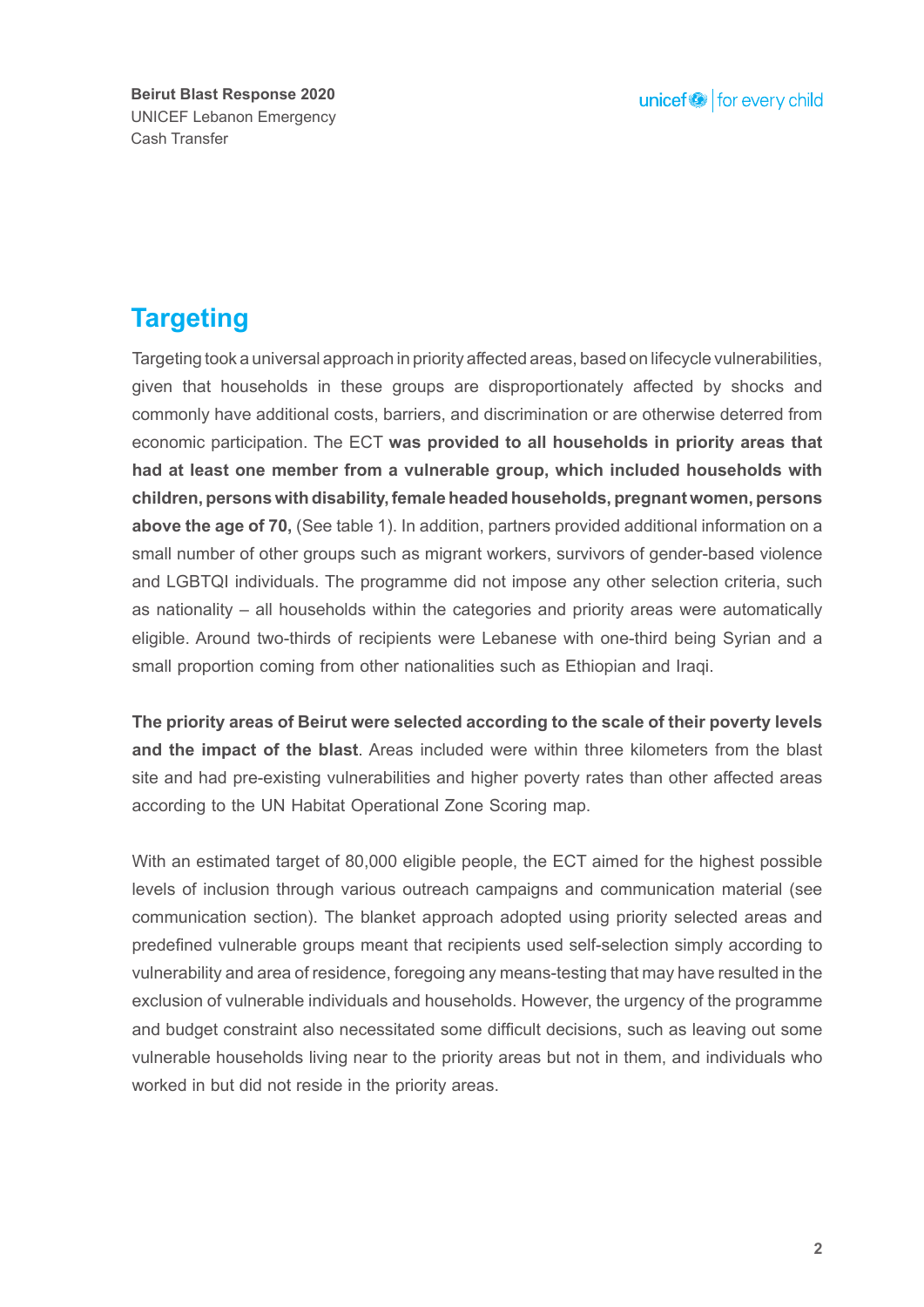#### Table: Geographical and Categorical Distribution of Recipients

| <b>ECT Target Individuals / Households</b> | # Reached |
|--------------------------------------------|-----------|
| Children                                   | 61,089    |
| Persons with Disability                    | 2,945     |
| Female Head of Household                   | 8,199     |
| <b>Pregnant Women</b>                      | 1,339     |
| Persons Above the Age of 70                | 13,000    |
|                                            |           |

| <b>Area</b>           | # of Households | # of Recipients |
|-----------------------|-----------------|-----------------|
| Al Jisr - Karantina   | 981             | 1,966           |
| Al Khodr - Karantina  | 3,363           | 7,301           |
| Basta El Tahta        | 4,128           | 7,909           |
| Bourj Hammoud         | 19,325          | 39,024          |
| El Bachoura - Khandak | 7,492           | 14,756          |
| Karm El Zaytoun       | 2,641           | 4,921           |
| Qobayat - Rmeil       | 2,074           | 3,768           |
| <b>Total</b>          | 40,0            | 79,645          |

#### **Communication, Outreach and Accountability**

The Blast ECT was communicated with the relevant communities across the city to ensure targeted households had access to timely, clear, accurate, and relevant information in different languages, formats and via appropriate means and channels that were accessible to different groups. Posters, flyers, UNICEF website and social media posts, as well as Press release, and radio and TV interviews were used to spread awareness about the programme. Communication tools reached a significant number of households in a very short period, particularly kickoff announcements (65k+ views), and registration tutorials (123K+ views). However, given constraints faced by many recipients, **outreach campaigns evolved early on and were also carried out through municipalities, Social Development Centres (SDCs), religious leaders, youth volunteers and other key community actors**. Those actors also played a key role at a later stage in assisting households in the registration processes, and in obtaining and verifying documents.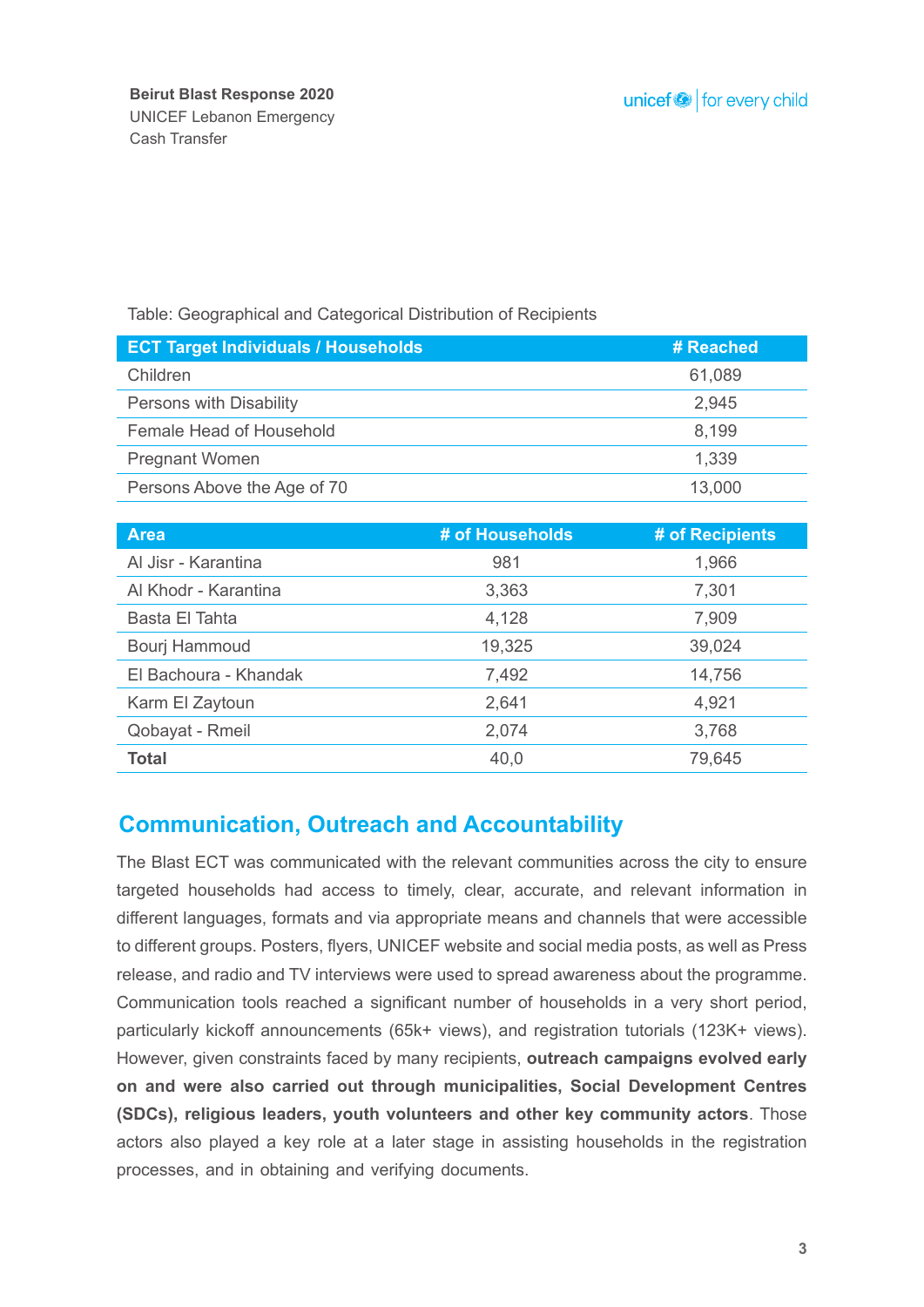### **Registration and Management Information System**

Given the COVID-19 context and the urgency to move rapidly, an innovative new online dedicated registration platform was designed in August, emphasizing self-application that people largely completed on their phone. Around 62 percent of all applications came through the online portal. The portal was easy to use and field support was offered through volunteers, municipalities as well as trained SDC workers to complete the registration for those who faced challenges. In addition, for households that preferred to be registered in person, the platform was made available at dedicated onsite locations set-up throughout the relevant neighborhoods.

**UNICEF's in-house central Management Information System (MIS) and database online portal was adapted to fit the new programme.** The MIS supports and automates registration, as well as all operational processes including data cleanup, validation, complaints and resolutions and payment reconciliation.

#### **Validation**

Validation of applicants' information – checked against a range of key documents, with provisions made where documents may have been lost in the blast – was carried out through three approaches:

- **1.** Remote validation for cases applying online via uploading photos of required documents
- Onsite validation for cases registering in-person **2.**
- Mobile validation involving household visits in cases where challenges were encountered **3.** in onsite or remote validation.

Knowing that validation can be a lengthy and complex process, there is often a trade-off involved given the importance of rapidly reaching people in urgent need. In the context when homes and documents may have been destroyed, challenges arose in some cases for validating household geographical residence while other people with disabilities or female heads of household faced a challenge in providing supporting documentation. This was addressed by including additional documents allowed as well as using mobile validation to visit people at home. Some cases of manipulation of these documents arose and had to be addressed directly with each household.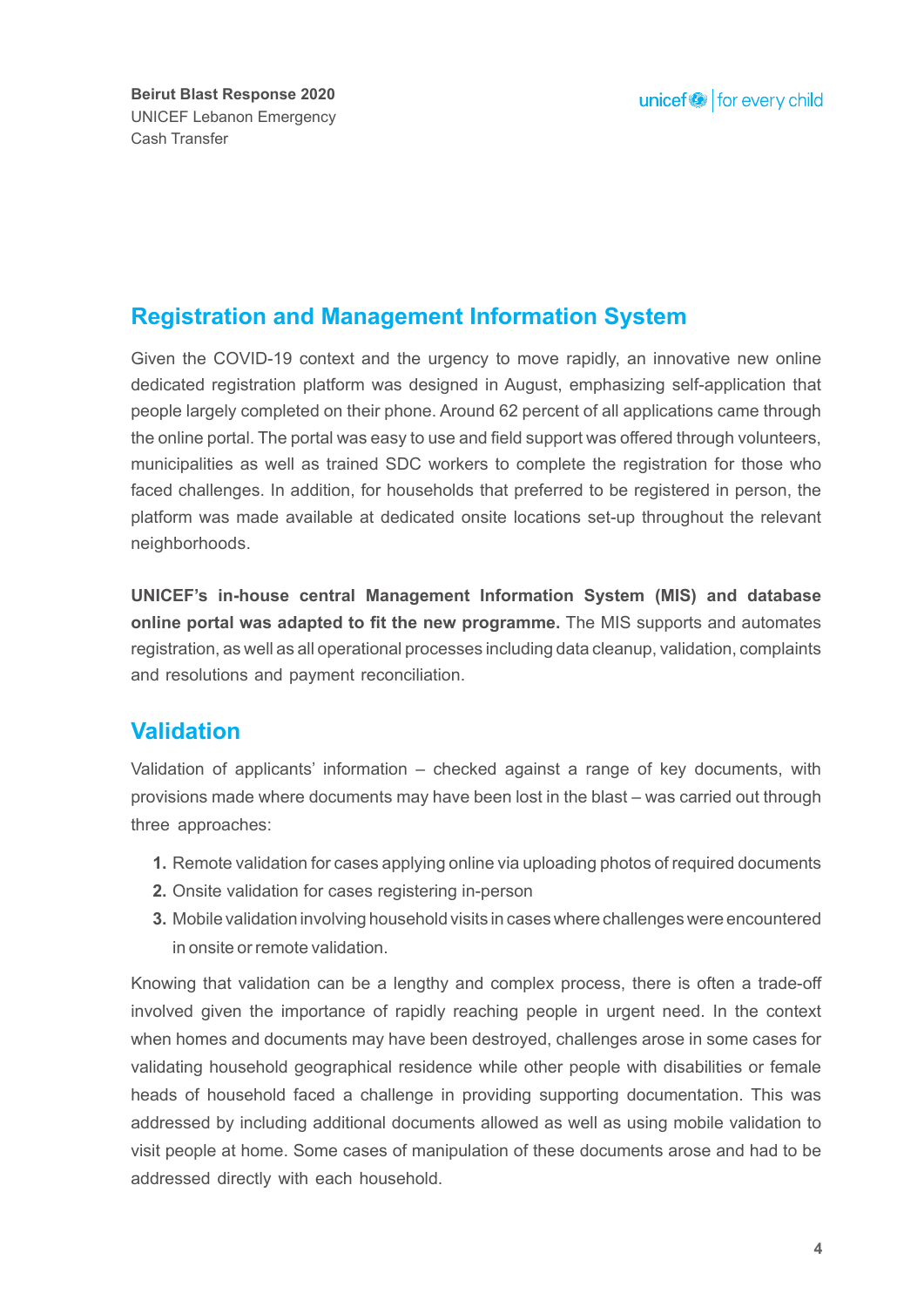**Beirut Blast Response 2020** UNICEF Lebanon Emergency Cash Transfer

### **Transfer Value and Payment**

The **transfer value was determined according to a range of factors**, including results obtained from an assessment of minimum expenditure needs, previous post monitoring distribution surveys, and inflation levels, as well as considerations of intended coverage and budget constraint. The assistance value that best matched these results and met coverage aspirations given available funding was a **one-off transfer of USD 120 per individual** in any of the identified categories, up to three individuals per household. This amount also factored in the cost of obtaining any needed documentation for validation as well as transportation to the registration site and cash withdrawal point. The transfer was provided in US dollars to preserve the value of the assistance for recipients, given the continued and sharp devaluation of the Lebanese Lira and the macroeconomic context. All transfers were made directly from UNICEF to the recipient household via money transfer agency.

Taking into account the urgency of the programme, and after deliberations over the use of existing payment systems such as LOUISE<sup>1</sup>, a direct **payment mechanism** through a money transfer agency was deemed the preferable option. This took into consideration factors including ease of use and rapidity of implementation for a one-off payment as well as accessibility, COVID-19 protocol and protection measures. This payment option provided a quick and reliable method of cash delivery without the process of issuing cash cards to recipients, which would have involved significant time. Following important delays involved in accessing other existing agreements with financial service providers, UNICEF Lebanon contracted OMT to provide the cash assistance. Delivery took into consideration requirements related to sanction-list checks, and was shown to be very smooth, barring limited interruptions incurred during some of the COVID-19 lockdowns.

1. The common cash delivery system implemented in Lebanon jointly by UNHCR, UNICEF and WFP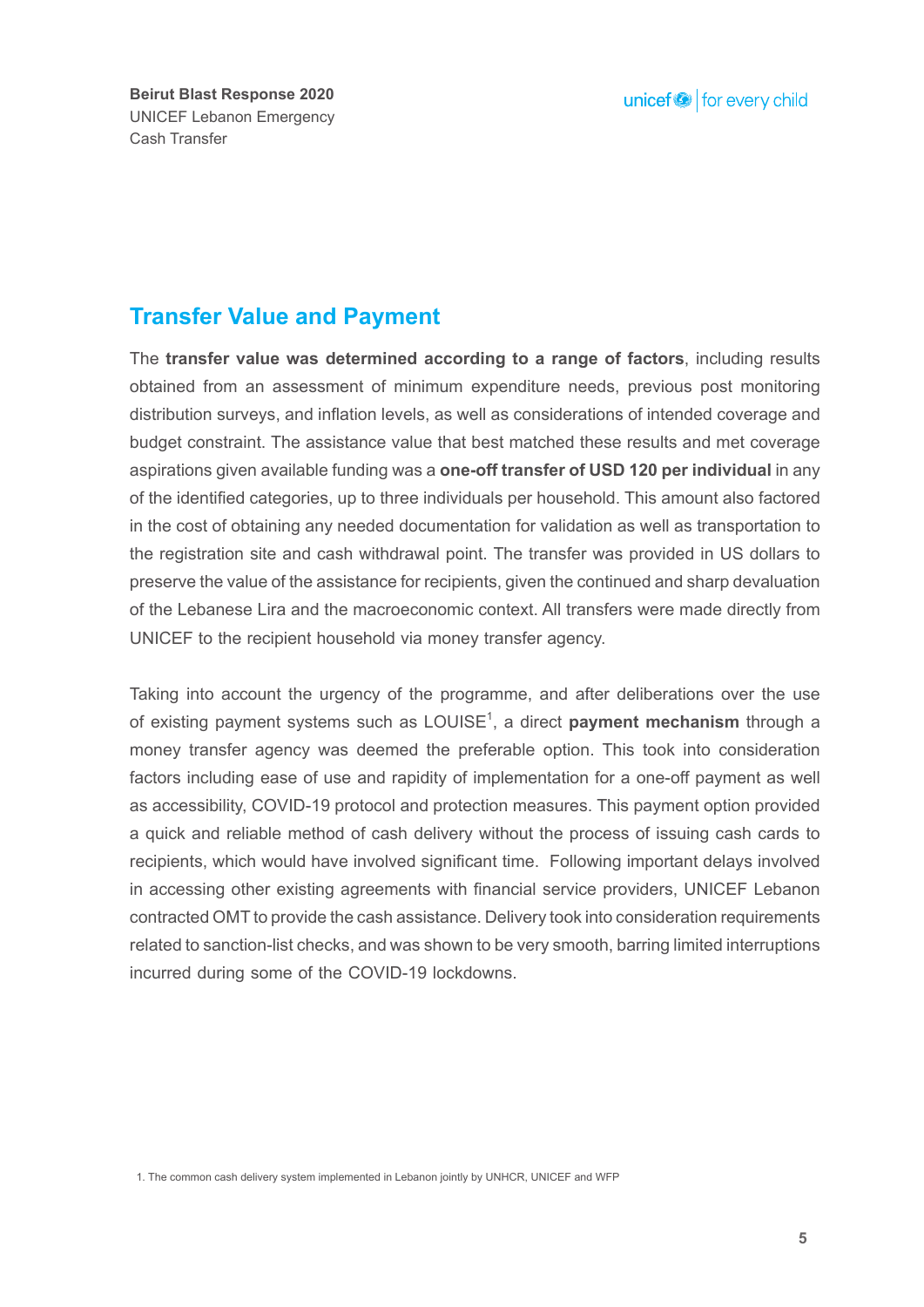### **Collaboration, Integration, Protection and Risks**

Throughout the programme, close communication and collaboration was maintained with government partners that facilitated outreach and documentation for recipients, including the Beirut and Bourj Hammoud municipalities, and the SDCs of the Ministry of Social Affairs, in addition to the **large number of community actors and non-governmental organizations that supported** in outreach, registration and validation including particularly World Vision International and Development for People and Nature Association as well as Mouvement Social and Himit Chabab that supported with over 50 youth volunteers in communities, Insan Association, SIDC, Makased, and Anera.

**Protection measures were integrated across implementation** and included field training for protection against sexual exploitation and abuse (PSEA), and guidance on referral mechanism for gender-based violence and child protection. A key factor was an effort to integrate the cash programme with other services and a direct referral mechanism for households was set-up for child protection services throughout all registration sites. Risks related to USD disbursement were mitigated primarily by providing the transfer not only to one nationality, and also by spreading payments over time as well as across a large number of payment branches to avoid crowding and creating tensions. COVID-19 safety recommendations were also implemented throughout registration as well as withdrawal.

**A key component of any cash programme is that of grievance and redress** to ensure full access to information, and a clear channel for complaint resolution. A dedicated hotline and call centre were retained throughout. While call levels were very high, the number of complaints was minimal and mostly related to enquiries of payment processing.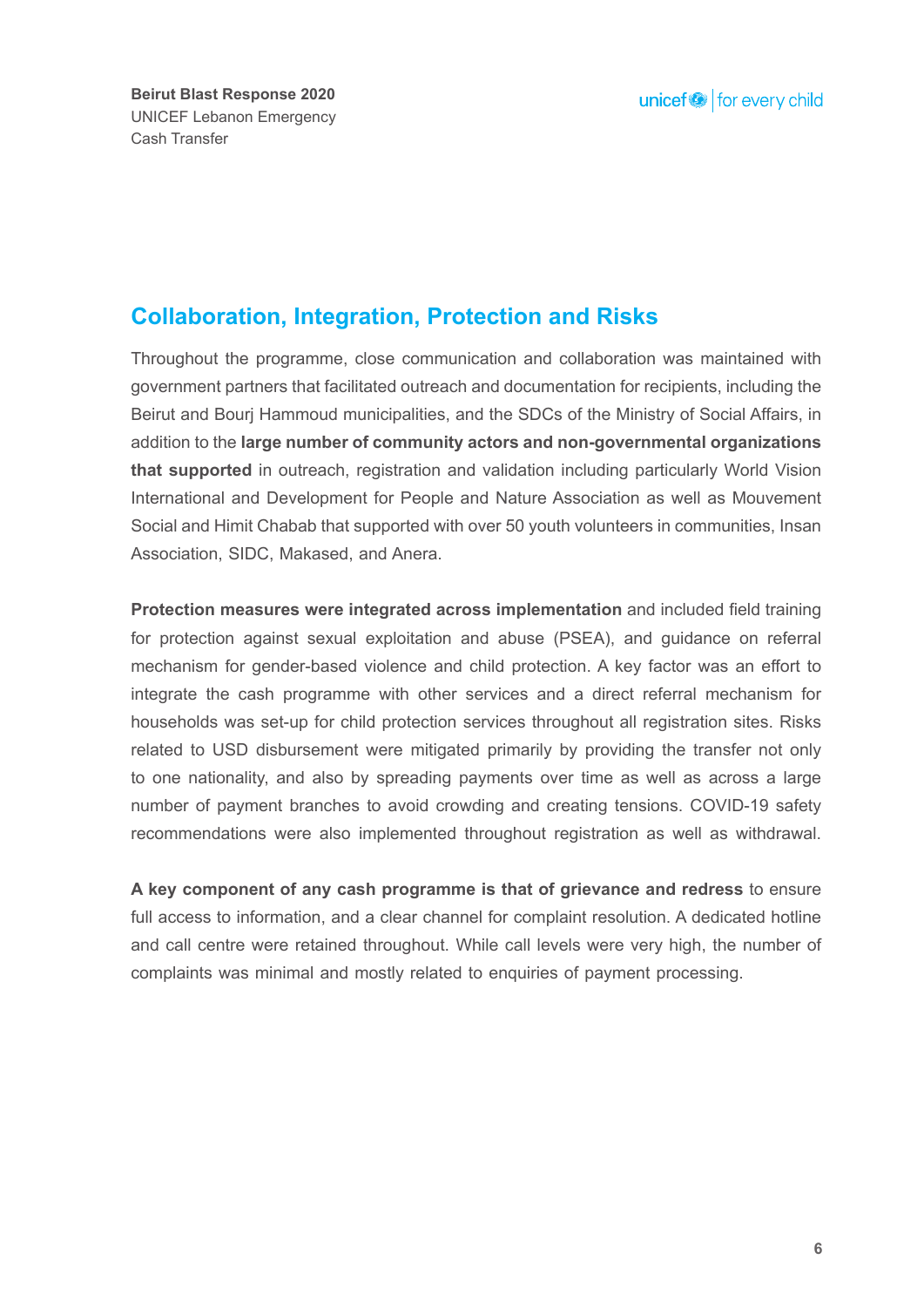### **Monitoring**

While ongoing operational monitoring was carried out during implementation, following completion of the ECT UNICEF carried out a post distribution monitoring, surveying 500 programme recipients and conducting 10 interviews with Key Informants from government bodies, civil society, and NGOs who had supported implementation at different phases, particularly through community outreach, registration, and validation. Some of the main findings included:

- **92 percent of surveyed households with children** said the programme had a direct **•** positive impact on their children, particularly in terms of nutrition (69%).
- Households mostly spent the cash assistance on food (73%), health both physical and psychological (53%), utilities (53%), rent (44%), debt (38%) and shelter repair (13%).
- Up to 60% of respondents said they heard about the programme from friends, followed **•** by social media (21%) and community volunteers (10.4%)
- 77% responded that a household member completed the registration themselves **•** without support reflecting the ease of the online application (done by 56% of recipients) as well as onsite registration (used by 44%).
- Almost 97% said that it was easy for them to receive the cash assistance, and 96% **•** reported a satisfactory experience with the cash transfer company.
- **98% reported that the communication process and messaging of the programme's • purpose and targeting was clear.**
- In terms of the impact of the blast, 30% reported physical harm from the blast, 94% reported some form of damage.